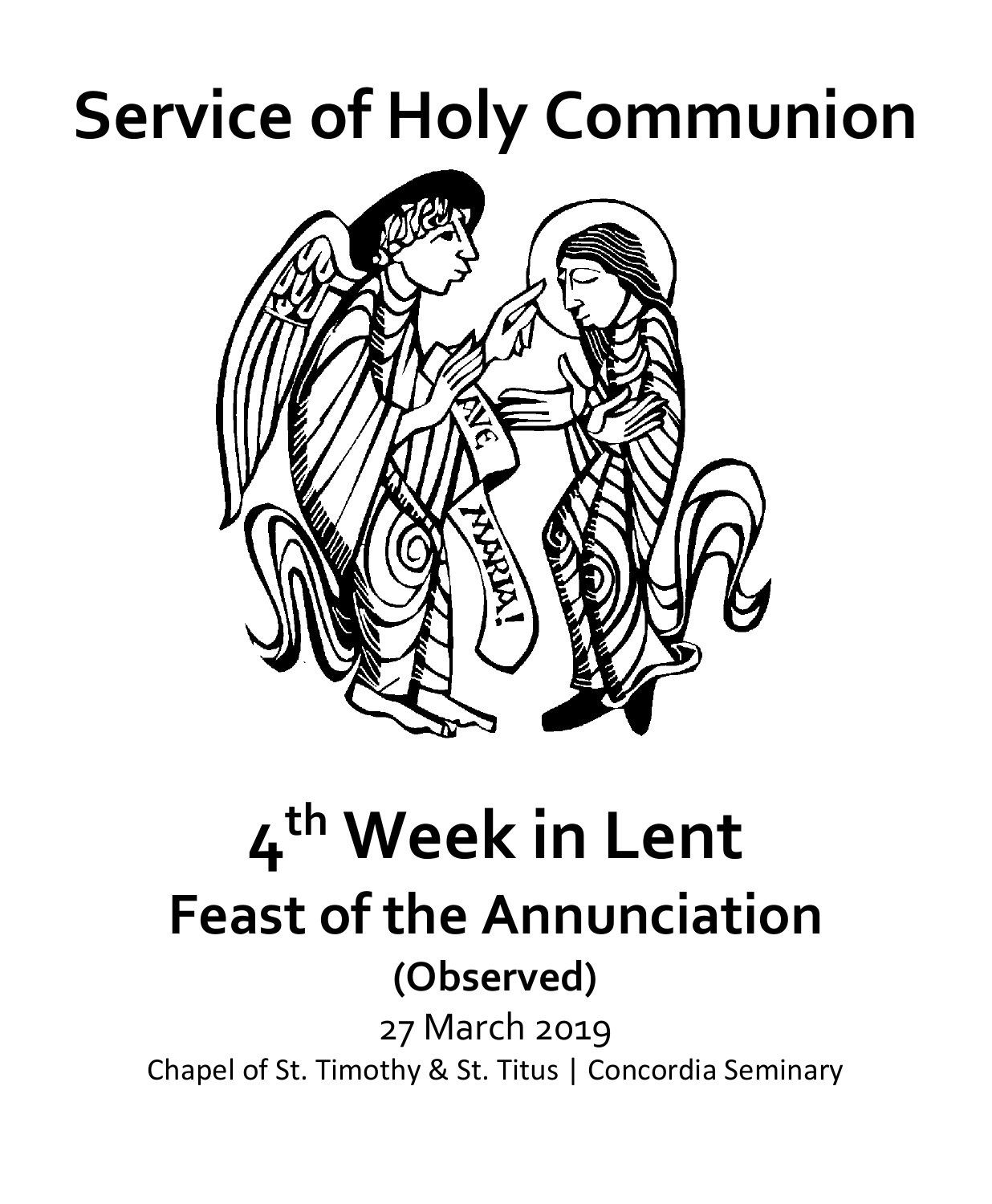#### **LUTHERAN SERVICE BOOK Divine Service Setting 3, pp. 184-202**

| Prelude                                                     |                       |                         |
|-------------------------------------------------------------|-----------------------|-------------------------|
|                                                             | $-$ kneel if able $-$ |                         |
| <b>Confession and Absolution</b>                            |                       | pp. 184-5               |
|                                                             | -stand if able-       |                         |
| <b>Kyrie</b>                                                |                       | p. 186                  |
| Salutation and Prayer of the Day                            |                       | p. 189                  |
| L: The Lord be with you.                                    |                       |                         |
| C: And also with thy spirit.                                |                       |                         |
|                                                             | $-sit-$               |                         |
| <b>First Reading</b>                                        |                       | <b>Isaiah 7:10-14</b>   |
|                                                             | $-$ stand if able $-$ |                         |
| <b>Annunciation Hymn Verse</b>                              |                       | LSB 384, sts. 1-3       |
|                                                             |                       | Luke 1:26-38            |
| <b>Gospel Reading</b>                                       |                       |                         |
| <b>Annunciation Hymn Verse</b>                              |                       | LSB 384, sts. 4-5       |
|                                                             | $-sit-$               |                         |
| <b>Homily</b>                                               |                       |                         |
| Hymn of the Day                                             |                       | <b>LSB 356</b>          |
|                                                             | $-$ kneel if able $-$ |                         |
| <b>Prayers of the Church</b>                                |                       | p. 193                  |
|                                                             | $-$ stand if able $-$ |                         |
| <b>Offertory</b>                                            |                       | pp. 192-3               |
| <b>Service of the Sacrament</b>                             |                       | pp. 194-9               |
|                                                             | $-sit-$               |                         |
| <b>Communion Music</b>                                      |                       | LSB 855, sts. 1,8,3-4   |
|                                                             |                       | <b>LSB 621</b>          |
| <b>Dismissal</b>                                            |                       |                         |
|                                                             | $-$ stand if able $-$ |                         |
| <b>Thanksgiving</b>                                         |                       | p. 200                  |
| Post-Communion Collect (a prayer of St. Ephraim the Syrian) |                       | assembly prays together |

**C: O Lord and Master of our lives, give us not a spirit of idleness, despondency, ambition, and vain talking, but rather bestow on us, your servants, a spirit of purity, humility, patience, and love. Yes, Lord and King, grant us to see our own faults, and not to judge our brother and our sister. For blessed are You unto the ages of ages. Amen.**

**Salutation, Benedicamus and Benediction pp. 201-2** L: The Lord be with you. **C: And also with thy spirit.**

#### **Postlude**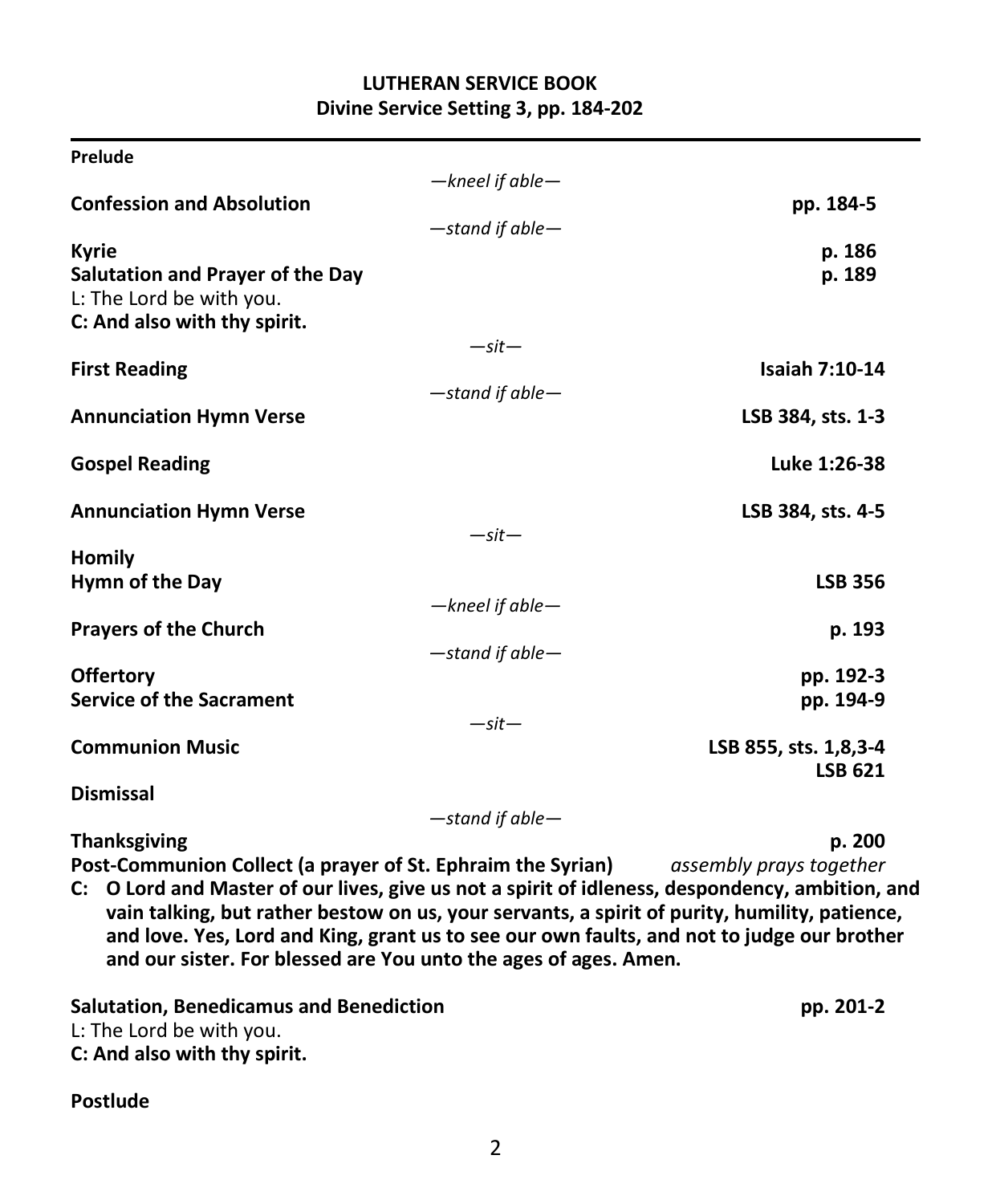#### **The Servants of the Word**

**Presider:** President Dale Meyer **Preacher:** Professor Tom Egger **Assistants:** Dean of the Chapel Kent Burreson, Seminarians Joe Nehring, Kyle Ronchetto, and Mason Vieth **Organist:** Mr. Phillip Magness Director for Sanctuary Worship, Concordia Lutheran Church, Kirkwood, MO

#### **In Preparation for Communion**

*To Our Guests:*

 *The Lord's Supper is celebrated on our campus in the confession and glad confidence that our Lord, as He says, gives not only bread and wine, but His very body and blood to eat and drink for the forgiveness of sin. In joyful obedience to the clear teaching of our Lord Jesus those are invited to His table who trust His words, repent of all sin, and set aside any refusal to forgive and love as He forgives and loves us. They show forth His death until He comes. Because Holy Communion is a confession of the faith which is confessed at this altar, any who are not yet instructed, in doubt, or who hold a confession differing from that of The Lutheran Church—Missouri Synod and so are unable to receive the Sacrament are invited to meditate on God's Word in the distribution hymns and pray for the day when divisions will have ceased. -Kent J. Burreson, Dean of the Chapel*

#### **Notes Regarding Communion**

- The campus Lord's Supper is sponsored and hosted by the Lutheran Church of St. Andrew and Pastor Mark Hricko of Silver Spring, Maryland.
- The bread was baked by Juli LaMie.
- When receiving the cup to partake of Christ Jesus' blood, please place your hand on the cup in some way to assist the server in guiding it to your mouth. Depending upon how those distributing the cup are holding it, you can either take hold of the cup at the base on the bottom OR on the stem of the chalice OR at the bowl itself on the upper part. By doing so you will assist the server and help to prevent any unwelcome spillage.
- The Reliquary (unconsecrated, additional bread) will be distributed after the service in the narthex if there is sufficient quantity. You are invited to take a piece with you.
- If illness leads you not to drink wine directly from the chalice, you may intinct the bread by dipping it into the chalice.
- If you have a gluten allergy or any other special need, please contact Dean of the Chapel Kent Burreson.

### **Private Confession and Absolution**

Contact Chaplain Sieveking to arrange for confession and absolution.

### **Prayer Requests**

- Partner Church Bodies: Siberian Evangelical Lutheran Church led by Bishop Vsevolod Lytkin
- Districts and District Presidents: S.E.L.C. led by President Waldemar Vinovskis
- Synodical Leaders: Vice President Scott Murray